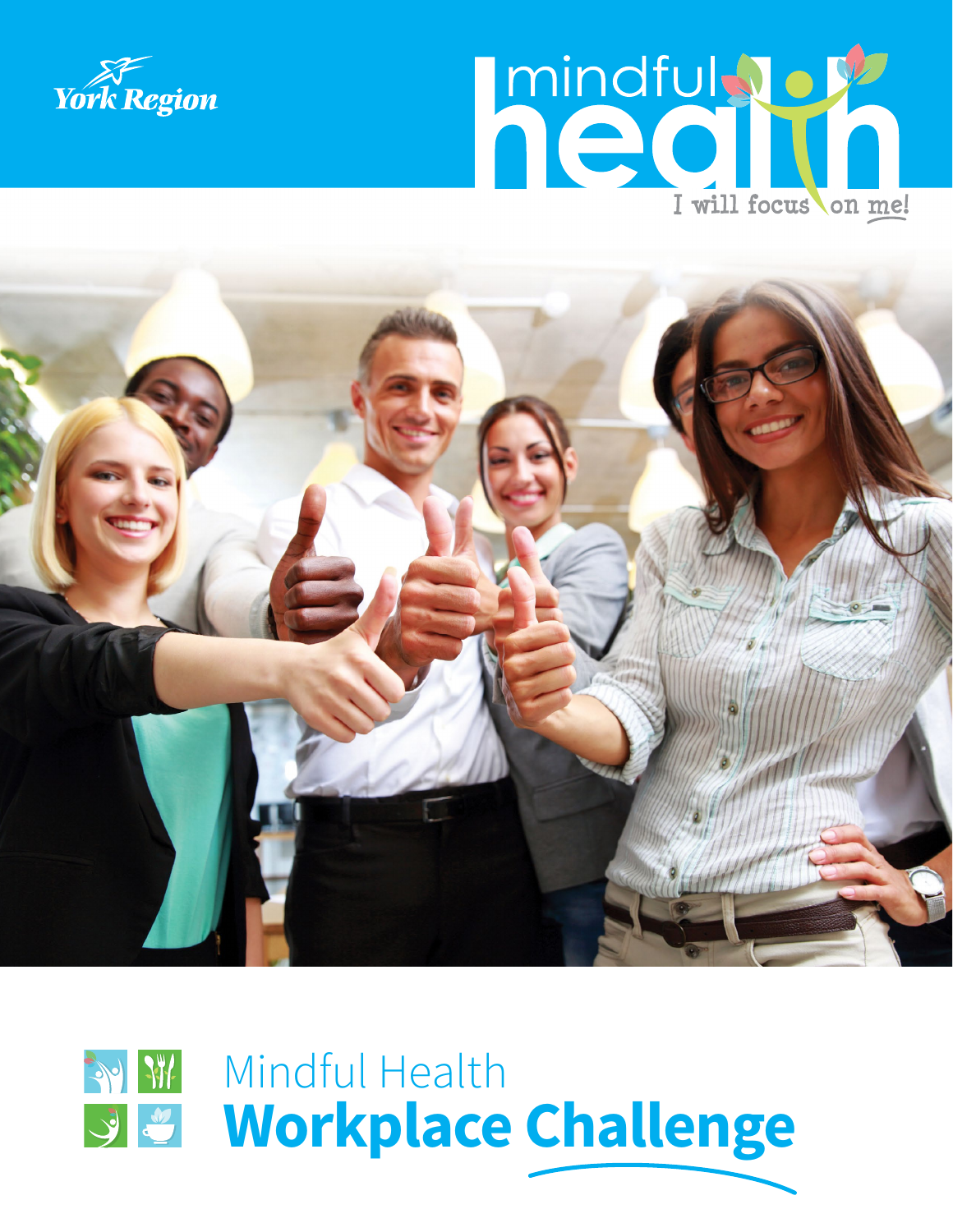

# Introduction

Mental health is an important part of your overall health and well-being. Good mental health is more than the absence of mental illness and disability – it is about feeling good and being able to function effectively most of the time.<sup>1</sup> This means being able to cope with the normal stressors of life, work productively, form positive relationships and contribute to your community.<sup>2</sup> Good mental health is vital to overall health and the prevention of chronic diseases.<sup>3</sup>

The **Mindful Health Workplace Challenge** is a resource that helps participants become more aware of their daily health habits and empowers them to make "mindfully healthy" choices.

### About the Mindful Health Challenge

Hosting a **Mindful Health Challenge** in your workplace is a great way to engage employees in activities that help them to become more mindful of their mental and physical health. It provides an opportunity for self-care with a "focus on me!" while earning points to win prizes. This resource can be customized to suit the needs and interests of your workplace.

#### **HOW IT WORKS**

#### **To implement this challenge in your workplace, you will need to:**

- Secure a budget to purchase prizes. Depending on your budget, examples of prizes can be a gift card, mug, water bottle, lunch bag or yoga mat
- Promote the program to recruit participants
- Print copies of the score sheet *(figure 1)* or have participants print their own *(page 5)*; upload them on your workplace's intranet or an online platform. You will need one score sheet per week for the duration of your challenge. You may customize the score sheets to your workplace needs.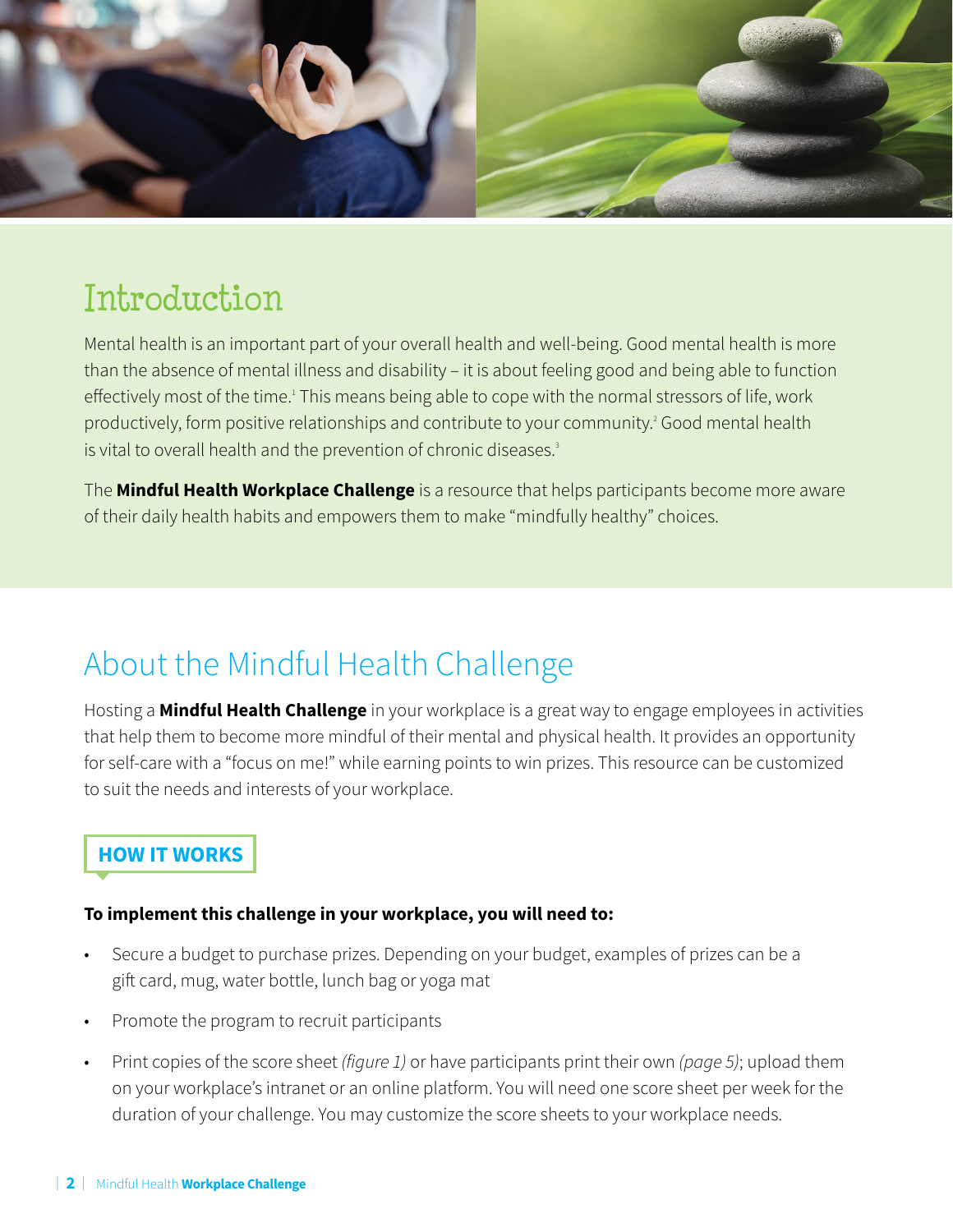#### **FIGURE 1**

### Mindful Health Challenge Score Sheet

| <b>York Region</b><br><b>INSTRUCTIONS</b><br>To participate in the Mindful Health Challenge, simply give yourself one point<br>for every activity you accomplish each day. Tally your weekly score by adding up<br>the total number of points for the week. Submit your weekly points. |  |  |  | <b>mindful Not</b><br>I will focus on me!<br>Name: Name and the state of the state of the state of the state of the state of the state of the state of the state of the state of the state of the state of the state of the state of the state of the state of the state of<br>Date: http://www.archive.com/communications/communications/communications/communications/communications/communications/communications/communications/communications/communications/communications/communications/communication<br>Week: Week and the contract of the contract of the contract of the contract of the contract of the contract of the contract of the contract of the contract of the contract of the contract of the contract of the contract of |  |  |  |              |
|----------------------------------------------------------------------------------------------------------------------------------------------------------------------------------------------------------------------------------------------------------------------------------------|--|--|--|-------------------------------------------------------------------------------------------------------------------------------------------------------------------------------------------------------------------------------------------------------------------------------------------------------------------------------------------------------------------------------------------------------------------------------------------------------------------------------------------------------------------------------------------------------------------------------------------------------------------------------------------------------------------------------------------------------------------------------------------------|--|--|--|--------------|
|                                                                                                                                                                                                                                                                                        |  |  |  |                                                                                                                                                                                                                                                                                                                                                                                                                                                                                                                                                                                                                                                                                                                                                 |  |  |  |              |
| I got seven hours of sleep last night                                                                                                                                                                                                                                                  |  |  |  |                                                                                                                                                                                                                                                                                                                                                                                                                                                                                                                                                                                                                                                                                                                                                 |  |  |  | $\Omega$     |
| I disconnected from technology for 30 minutes today                                                                                                                                                                                                                                    |  |  |  |                                                                                                                                                                                                                                                                                                                                                                                                                                                                                                                                                                                                                                                                                                                                                 |  |  |  | $\theta$     |
| I ate vegetables today                                                                                                                                                                                                                                                                 |  |  |  |                                                                                                                                                                                                                                                                                                                                                                                                                                                                                                                                                                                                                                                                                                                                                 |  |  |  | $\theta$     |
| I was active for 30 minutes today                                                                                                                                                                                                                                                      |  |  |  |                                                                                                                                                                                                                                                                                                                                                                                                                                                                                                                                                                                                                                                                                                                                                 |  |  |  | $\theta$     |
| I was kind to myself or someone else today                                                                                                                                                                                                                                             |  |  |  |                                                                                                                                                                                                                                                                                                                                                                                                                                                                                                                                                                                                                                                                                                                                                 |  |  |  | $\theta$     |
| I had breakfast today                                                                                                                                                                                                                                                                  |  |  |  |                                                                                                                                                                                                                                                                                                                                                                                                                                                                                                                                                                                                                                                                                                                                                 |  |  |  | $\theta$     |
| I laughed today                                                                                                                                                                                                                                                                        |  |  |  |                                                                                                                                                                                                                                                                                                                                                                                                                                                                                                                                                                                                                                                                                                                                                 |  |  |  | $\Omega$     |
| I took a stretch break today                                                                                                                                                                                                                                                           |  |  |  |                                                                                                                                                                                                                                                                                                                                                                                                                                                                                                                                                                                                                                                                                                                                                 |  |  |  | $\theta$     |
| I scheduled "me" time today                                                                                                                                                                                                                                                            |  |  |  |                                                                                                                                                                                                                                                                                                                                                                                                                                                                                                                                                                                                                                                                                                                                                 |  |  |  | $\mathbf{0}$ |
|                                                                                                                                                                                                                                                                                        |  |  |  |                                                                                                                                                                                                                                                                                                                                                                                                                                                                                                                                                                                                                                                                                                                                                 |  |  |  | $\Omega$     |
| I spent time with family/friend                                                                                                                                                                                                                                                        |  |  |  |                                                                                                                                                                                                                                                                                                                                                                                                                                                                                                                                                                                                                                                                                                                                                 |  |  |  |              |

- Instruct participants to track their daily activities that are identified and give themselves a point for each activity accomplished that day. For example, award yourself one point if you slept for seven hours last night
- Ask participants to add up their points and submit them weekly
- Award prizes accordingly. Prizes can be awarded by random draw, to the individual with the highest points, for most improved or for success stories
- For topics that you wish to highlight but are not covered on the score sheet, you may choose to add them to the challenge or offer a bonus chance to win. This could be a quiz on the topic with links to the appropriate information
- Hold a celebration at the end of the challenge to acknowledge successes